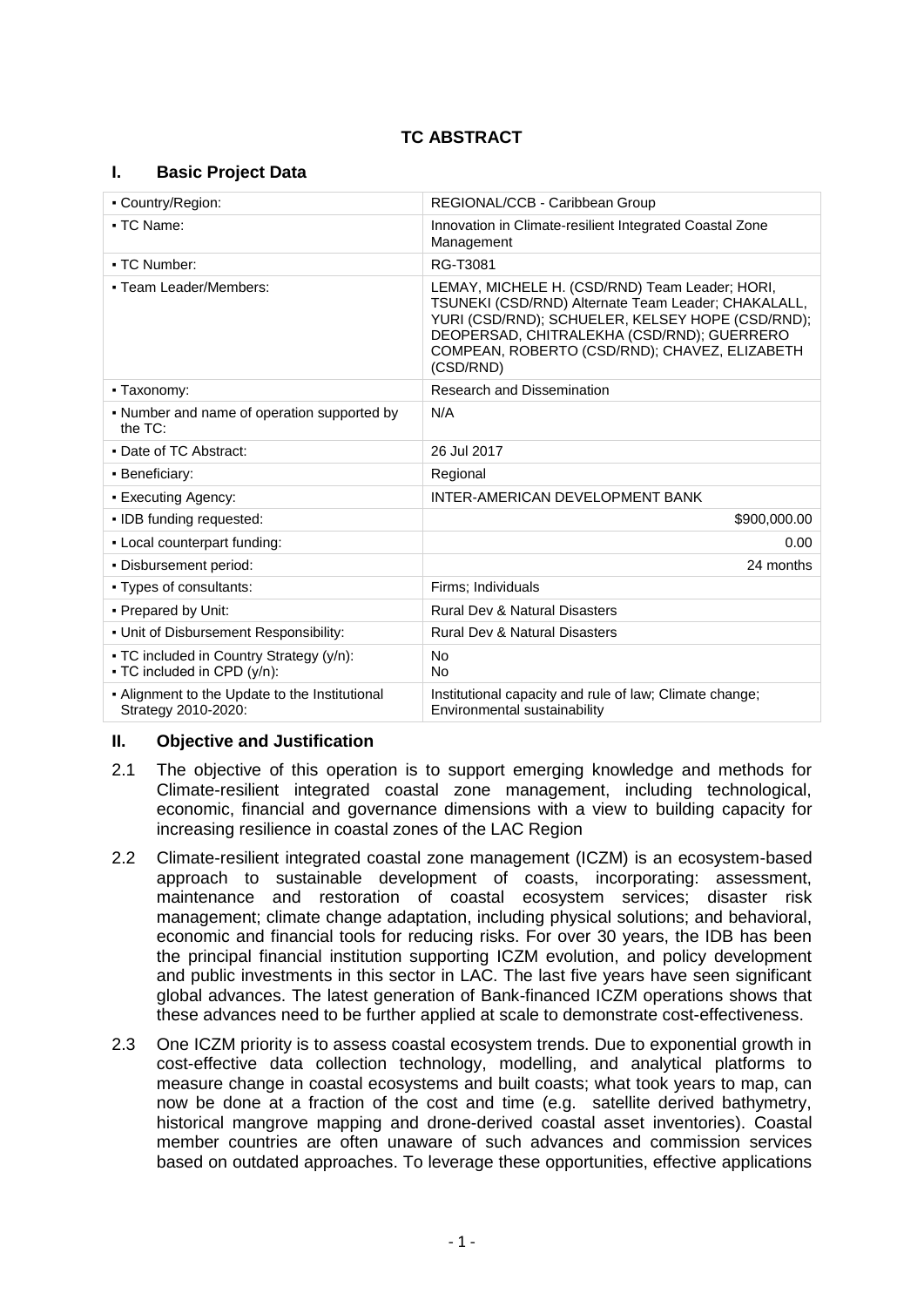must be demonstrated and awareness of their benefits raised while ensuring sustainability through partnerships.

- 2.4 A lack of understanding of coastal resources' economic contribution to society is a factor driving global coastal resource depletion. To value these resources and encourage environmental conservation, ICZM economic benefits must be well understood. State-of-the-art economic analyses estimate these benefits using multihazard risk assessments, cumulative impact mapping, and natural capital valuation. New tools accounting for social and economic change can assess service trade-offs and develop the ICZM "business case." Given recent experience in ex-ante economic analysis and impact evaluations, the Bank is positioned to support dissemination of ICZM economic analysis for evidence-based decision making.
- 2.5 Research engagement is enhancing probabilistic disaster risk estimation study coverage in LAC, a critical input to financial strategies to mitigate, retain and transfer disaster risk. The same approach can be used for coastal zones. Estimating probable losses from coastal erosion or flooding and its use in LAC to incentivize maintenance and restoration of coastal ecosystems is limited to pilot efforts (e.g., Mexico). Mapping nature-based infrastructure in coastal areas underpins any financial approach to secure resilience. It can help developers and natural resource managers establish financial strategies for coastal risk reduction and resilience.
- 2.6 Through pledges under the Paris Agreements, SDGs and SAMOA Pathway; Caribbean public and private sectors have committed to monitor and restore coastal natural capital and mainstream its value into planning and investments. However, there is a regional gap in knowledge and capacity to implement these strategies (e.g., restoration knowledge, capacity to conduct value ecosystem services). CSD/RND funded pre-feasibility studies for a strategic, regional and institutionalized approach to strengthen this capacity (RG-T2489). Led by a multi-sectorial steering committee, the project produced a preliminary proposal and action plan, and confirmed stakeholder interest in action plan activities.

## **III. Description of Activities and Outputs**

- 3.1 (1). Advanced technologies for understanding coastal change. Objective: promote use of cost-effective baseline data collection and analysis of coastal ecosystem health, trends and threats in LAC. Includes: (a) At scale demonstrations of innovative applications of data collection and analysis methods for measuring coastal change (e.g., historical mapping of mangroves and forecasting of sea level rise impacts on their extent, measuring and modelling beach erosion). Demonstrations will be conducted in a minimum of 3 LAC member countries; (b) regional dissemination of results of demonstrations through capacity building (e.g., webinars), communications and a technical note.
- 3.2 (2). Measuring the economic benefits of coastal restoration. Objective: contribute to the advancement and dissemination of economic analysis methods to rigorously assess costs and benefits of coastal restoration and to mainstream the practice of conducting cost-benefit assessment of projects during design. Includes: (a) review of recent applications of economic analysis of ICZM and identification of research gaps for public policy and investment decisions; (b) preparation a technical note on measuring the economic benefits of coastal restoration; (c) Hands-on targeted training courses on cutting-edge cost-benefit methodologies. Training material will benefit from the data generated in Component 1.
- 3.3 (3). Nature-based coastal protection financial strategy. Objective: diagnose, in coordination with international financial stakeholders and the Bank's relevant divisions, the current access to financial instruments for nature-based coastal protection, as well as to identify challenges and propose new financial mechanisms and instruments such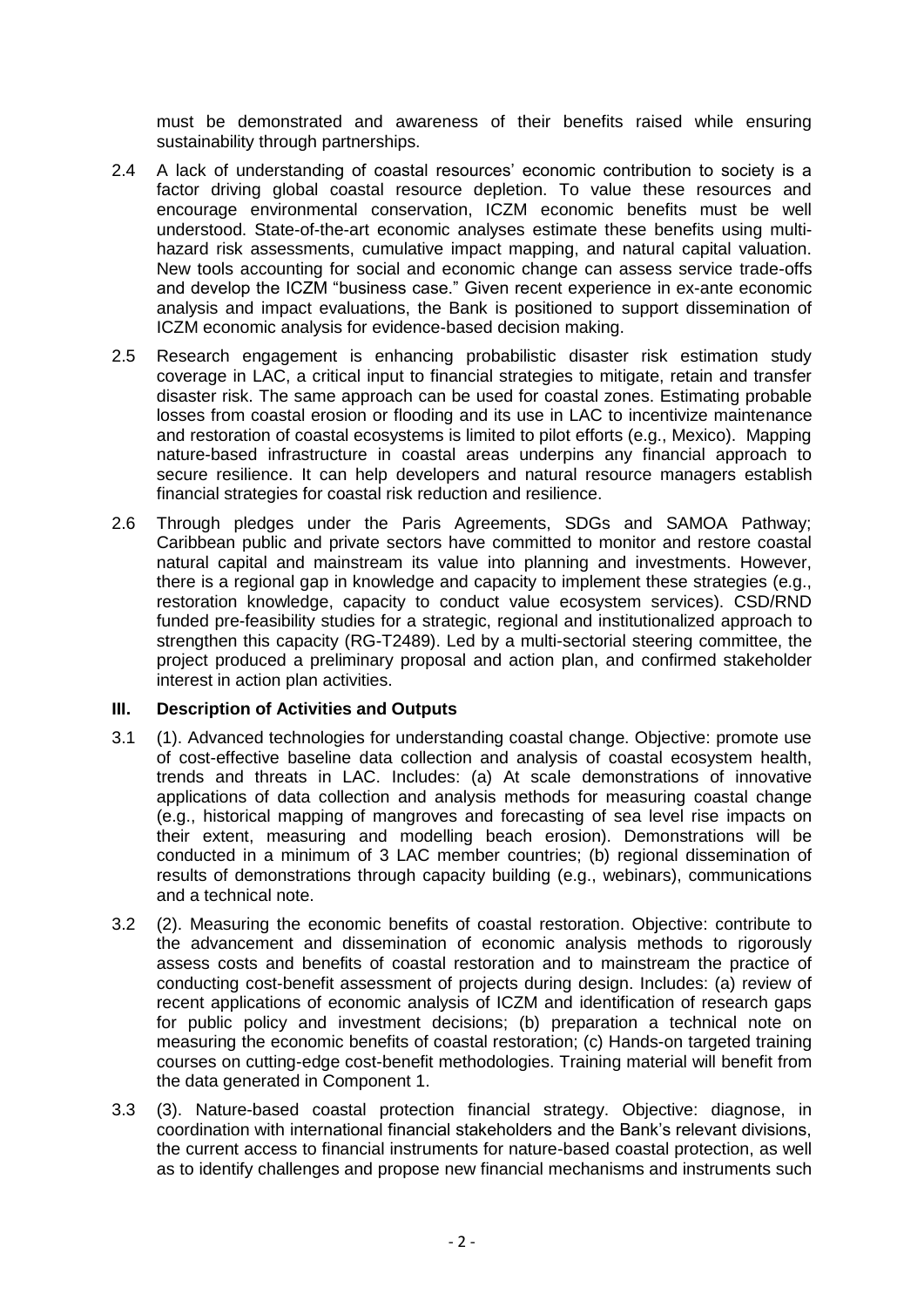as insurance and mutual aid (funds). Includes: (a) Survey and comparative analysis of recent international experience in public and private financing of nature-based coastal protection infrastructure. Based on these results, a subsequent phase would finance: (b) Review of the policy, institutional and regulatory context for financial mechanisms for nature-based coastal protection in the 3 member countries selected above; (c) Assessment of the potential opportunities for incorporating nature-based coastal protection infrastructure in a financial strategy for coastal resilience based on the baseline data collected in Component 1; and (d) Adaptation of new financial instruments as a stand-alone pilot case or under the framework of eventual PBLs in selected countries.

- 3.4 (4) Regional Virtual Center of Excellence for Coastal Natural Capital in the Caribbean. Objective: refine, revise and build consensus on the proposal for a model Regional Center for Coastal Natural Capital in the Caribbean. Includes: (i) intra-regional and national level briefings, as well as a donor roundtable, to increase awareness and build political support, while fostering a participatory approach to Center design and (ii) a detailed mandate analysis and refined business proposal to address two key questions: how will the Center support, crowd-in and embed itself in the network of existing institutions without creating competition? How will this initiative have long term sustainability.
- 3.5 **Component I: Component 1: Advanced technologies for understanding coastal change.** (a) at scale demonstrations of innovative applications of cost-effective approaches for data collection and analysis of coastal change; (b) regional dissemination of results of demonstrations.
- 3.6 **Component II: Component 2: Measuring the economic benefits of coastal restoration.** (a) comprehensive review of recent applications of economic analysis; (b) preparation and peer-review of technical note on measuring the economic benefits of coastal restoration; (c) hands-on training courses.
- 3.7 **Component III: Component 3: Nature-based coastal protection financial strategy.** (a) Survey and comparative analysis of recent experience in financing nature-based coastal protection.
- 3.8 **Component IV: Component 4. Virtual Center of Excellence for Coastal Natural Capital in the Caribbean.** Description: (a) intra-regional and national briefings; (b) mandate analysis and preparation of a business plan.
- **IV. Budget**

| <b>Activity/Component</b>                                                                        | <b>IDB/Fund Funding</b> | <b>Counterpart Funding</b> | <b>Total Funding</b> |  |
|--------------------------------------------------------------------------------------------------|-------------------------|----------------------------|----------------------|--|
| Component 1: Advanced<br>technologies for<br>understanding coastal<br>change.                    | \$500,000.00            | \$0.00                     | \$500,000.00         |  |
| Component 2: Measuring<br>the economic benefits of<br>coastal restoration.                       | \$200,000.00            | \$0.00                     | \$200,000.00         |  |
| Component 3: Nature-<br>based coastal protection<br>financial strategy.                          | \$50,000.00             | \$0.00                     | \$50,000.00          |  |
| Component 4. Virtual<br>Center of Excellence for<br>Coastal Natural Capital in<br>the Caribbean; | \$150,000.00            | \$0.00                     | \$150,000.00         |  |

**Indicative Budget**